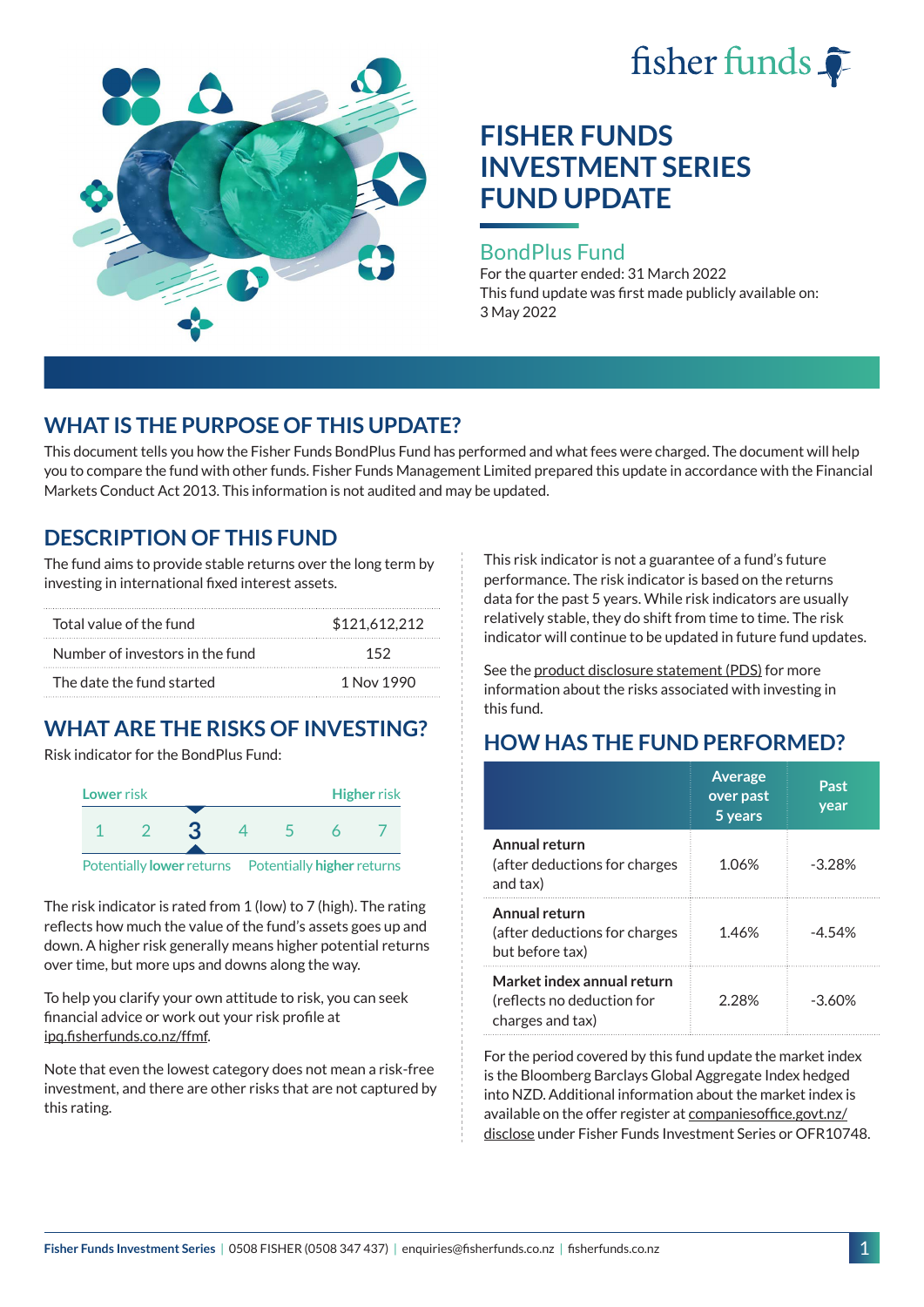## **ANNUAL RETURN GRAPH**



This shows the return after fund charges and tax for each of the last 10 years ending 31 March. The last bar shows the average annual return for the last 10 years, up to 31 March 2022.

**Important:** This does not tell you how the fund will perform in the future.

Returns in this update are after tax at the highest prescribed investor rate (PIR) of tax for an individual New Zealand resident. Your tax may be lower. The market index return reflects no deduction for charges and tax.

### **WHAT FEES ARE INVESTORS CHARGED?**

Investors in the BondPlus Fund are charged fund charges that include GST. In the year to 31 March 2021 these were:

|                                                | % of net asset value |
|------------------------------------------------|----------------------|
| <b>Total fund charges</b>                      | 1 21%                |
| Which are made up of:                          |                      |
| Total management and<br>administration charges | 1.21%                |
| Inding:                                        |                      |
| Manager's basic fee                            | 1.06%                |
| Other management and<br>administration charges | 0.15%                |
| Total performance-based fees                   |                      |

Small differences in fees and charges can have a big impact on your investment over the long term.

## **EXAMPLE OF HOW THIS APPLIES TO AN INVESTOR**

Sarah had \$10,000 in the fund at the start of the year and did not make any further contributions. At the end of the year, Sarah incurred a loss after fund charges were deducted of -\$328 (that is -3.28% of her initial \$10,000). Sarah did not pay other charges. This gives Sarah a total loss after tax of -\$328 for the year.

#### **WHAT DOES THE FUND INVEST IN? Actual investment mix**

This shows the types of assets that the fund invests in.



#### **Target investment mix**

This shows the mix of assets that the fund generally intends to invest in.